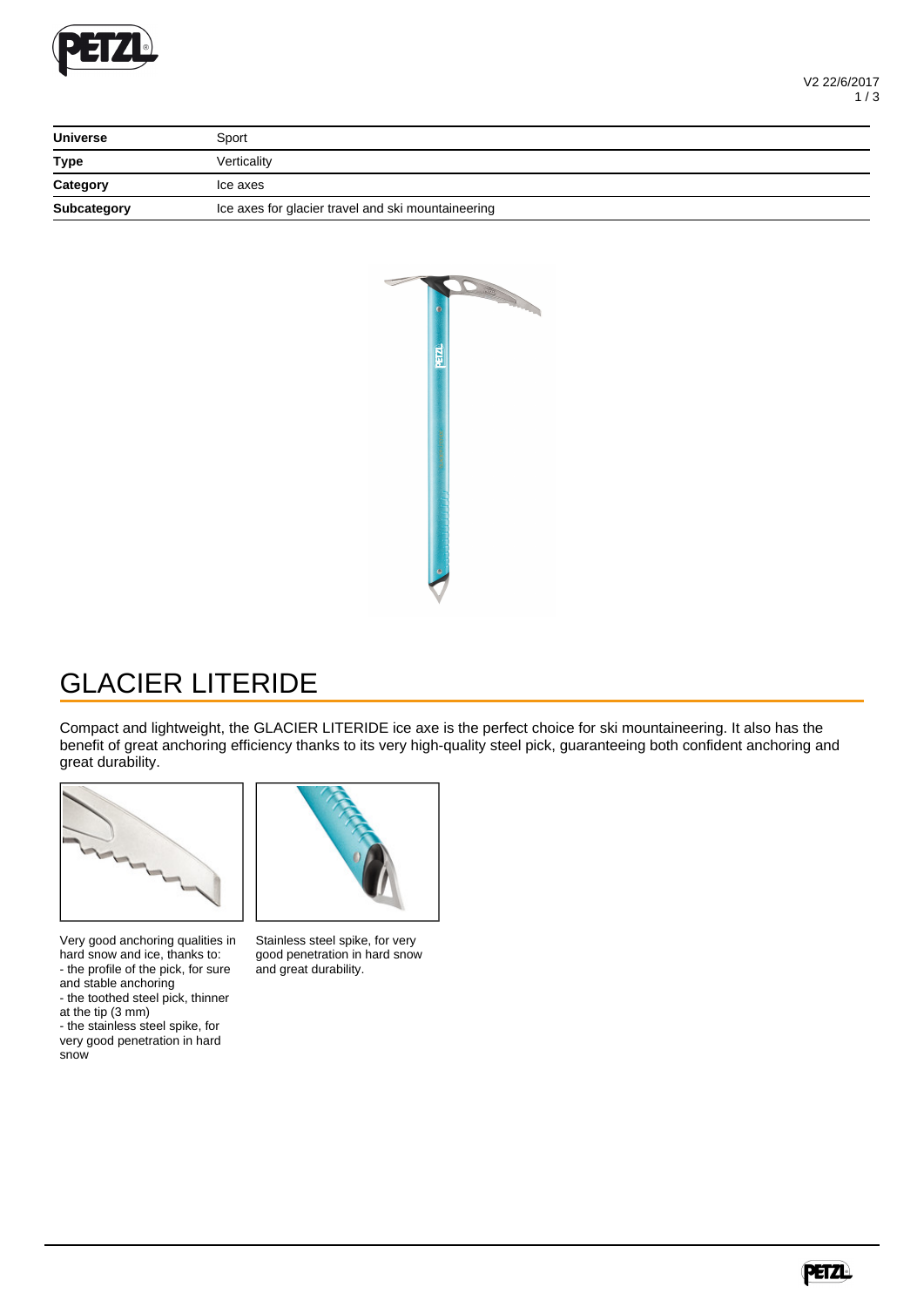|                       | Short Description Lightweight ice axe for skiing on glaciers                                                                                                                                                                                                                                                                                                                                                                                                                                                                                                                                                                                                                                                                                                                                                                                                                                                                                                                                                                                                                               |
|-----------------------|--------------------------------------------------------------------------------------------------------------------------------------------------------------------------------------------------------------------------------------------------------------------------------------------------------------------------------------------------------------------------------------------------------------------------------------------------------------------------------------------------------------------------------------------------------------------------------------------------------------------------------------------------------------------------------------------------------------------------------------------------------------------------------------------------------------------------------------------------------------------------------------------------------------------------------------------------------------------------------------------------------------------------------------------------------------------------------------------|
| <b>Selling Points</b> | • Compact: measuring 50 cm, the GLACIER LITERIDE is as compact as it is light, and therefore easily transportable on a<br>pack.<br>• Lightness and comfort:<br>- the upper part of the pick offers excellent grip (comfortable supporting surface)<br>- the pick and the shaft are lighter, yet extremely robust<br>. Very good anchoring qualities in hard snow and ice, thanks to:<br>- the profile of the pick, for sure and stable anchoring<br>- the toothed steel pick, thinner at the tip (3 mm)<br>- the stainless steel spike, for very good penetration in hard snow<br>. High strength and practical aspects:<br>- high-quality steel pick (identical to picks of technical ice axes)<br>- very strong steel adze with an edge designed for efficient cutting of steps<br>- head and spike equipped with holes for clipping a carabiner or attaching a sling<br>- high-quality aluminum shaft (aluminum 7075, used in aeronautics), with anodized finish for excellent rust protection<br>- handle cut into the shaft provides better grip when used for technical ice climbing |
| <b>Specification</b>  | • Pick type: 1<br>• Shaft type: 1<br>• Certification(s): CE, UIAA                                                                                                                                                                                                                                                                                                                                                                                                                                                                                                                                                                                                                                                                                                                                                                                                                                                                                                                                                                                                                          |

• Material(s): tempered steel, 7075 aluminum